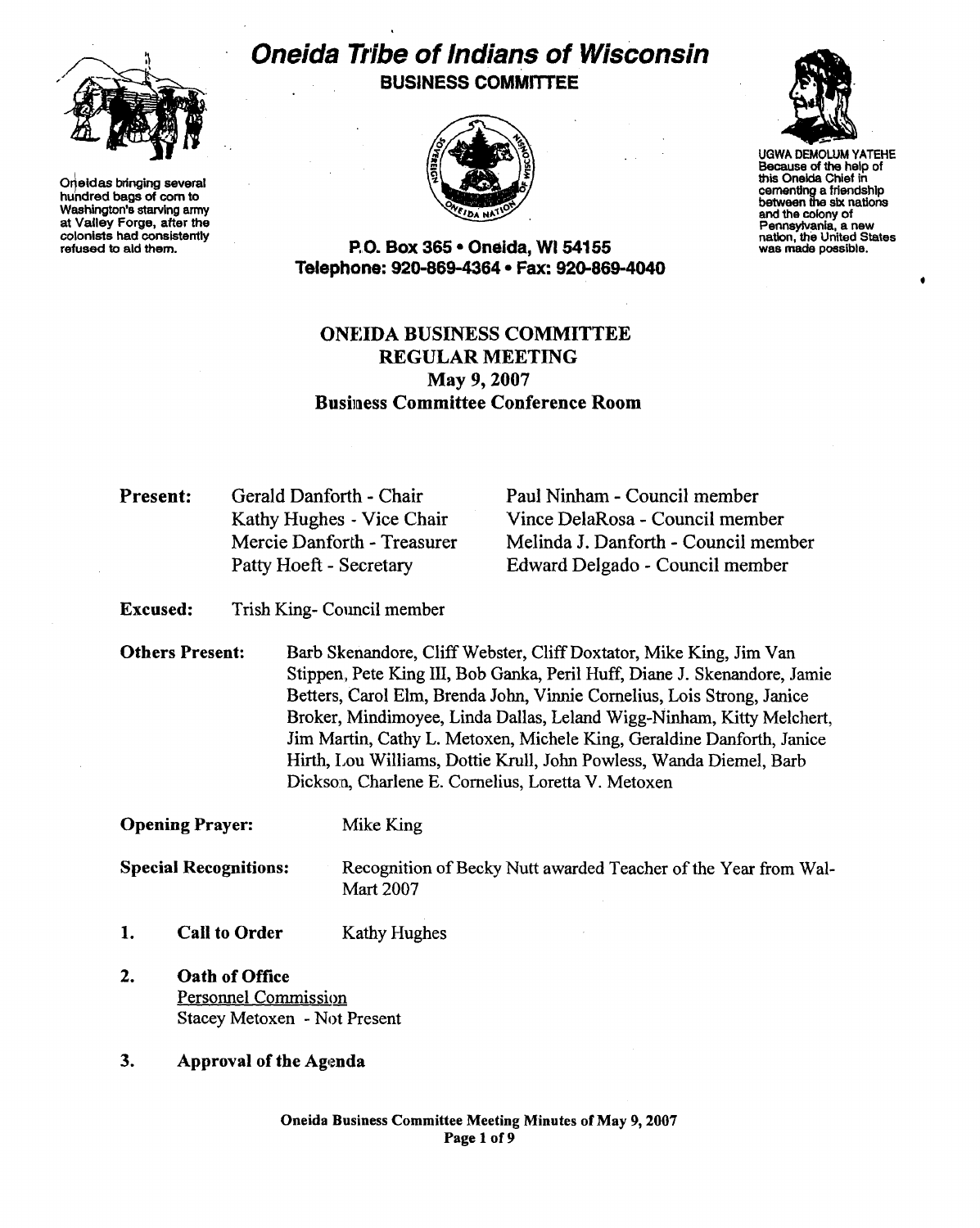- a. Additions
- b. Deletions
- c. Moves

## 4. Minutes to be Approved

Regular minutes of April 25, 2007

Action: Motion by Mercie: Danforth to approve the regular meeting minutes of April 25, 2007 with noted changes, seconded by Paul Ninham. For: Mercie Danforth, Patty Hoeft, Paul Ninham, Vince DelaRosa, Ed Delgado. Abstained: Melinda J. Danforth. Motion carried.

Special minutes of May 1, 2007

Action: Motion by Mercie Danforth to approve the special meeting minutes of May 1, 2007, seconded by Paul Ninham. For: Mercie Danforth, Patty Hoeft, Paul Ninham, Vince DelaRosa, Ed Delgado. Abstained: Melinda 1. Danforth. Motion carried.

## 5. Tabled Business

 $\bullet$ 

Oneida Appeals Commission (Quarterly: Apr/Oct) Leland Ninham - 1<sup>st</sup> Meeting of the Month

Excerpt from April 11, 2007: Motion by Trish King to table Oneida Appeals Commission quarterly report, seconded by Paul Ninham. Motion carried unanimously.

## Excerpt from April 25, 2007: Remains on Tabled

- Action: Motion by Paul Ninham to take the Oneida Appeals Commission quarterly report from the table, seconded by Vince DelaRosa. Motion carried unanimously.
- Action: Motion by Vince DelaRosa to accept the Oneida Appeals Commission quarterly report, seconded by Paul Ninham. Motion carried unanimously

## 6. Reports

- a. Oneida Airport Hotel Corporation (Quarterly: Feb/May/Aug/Nov) Lance Broberg  $-1<sup>st</sup>$  Meeting of the month
- Action: Motion by Ed Delgado to accept the Oneida Airport Hotel Corporation quarterly report, seconded by Vince DelaRosa. Motion carried unanimously.
	- b. Oneida Housing Authority (Monthly:)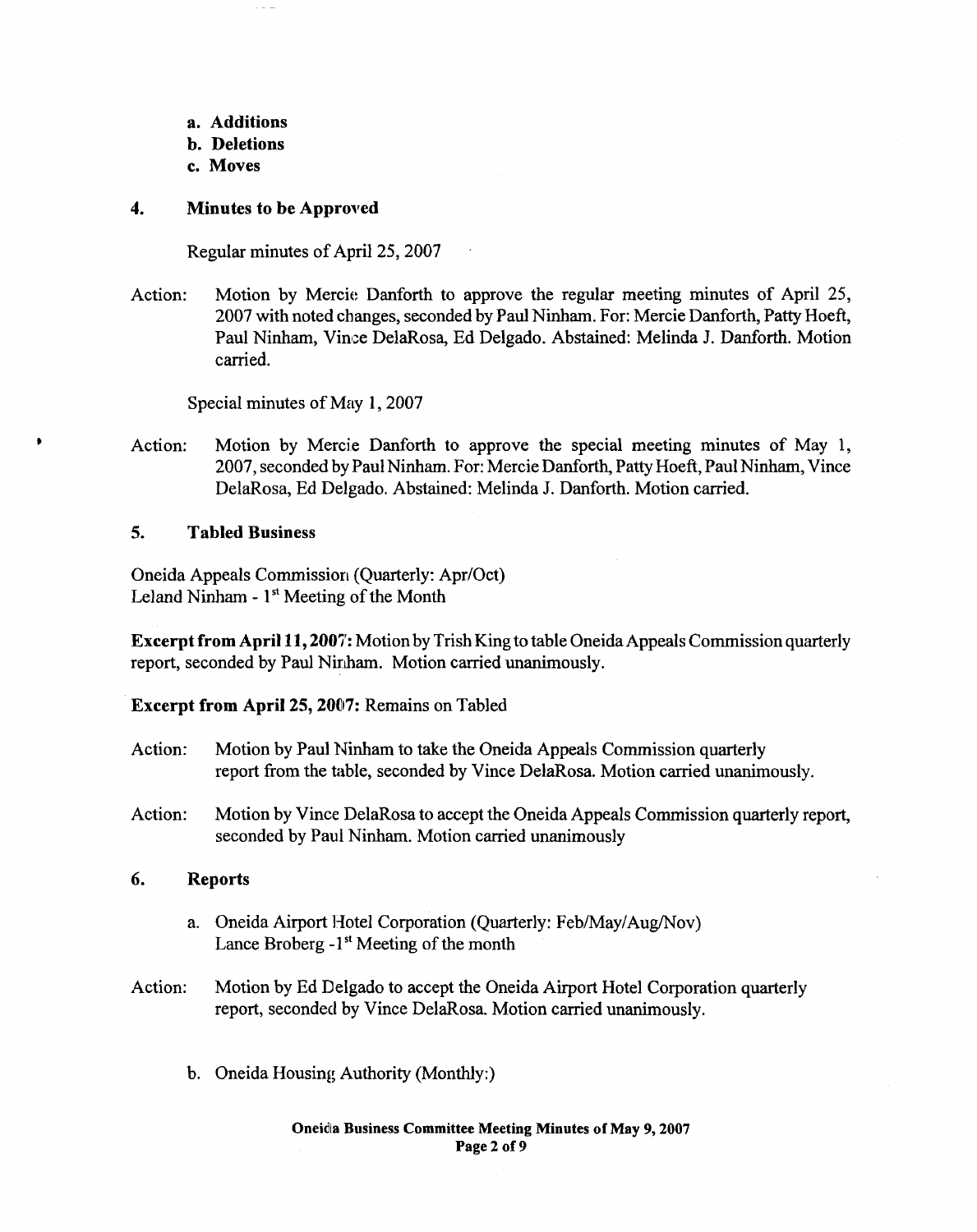Gina Buenrostro -1<sup>st</sup> Meeting of the month

 $\tau$  ,  $\tau$  ,  $\tau$  ,  $\tau$  , and the second contract of the second second second second second second second second second second second second second second second second second second second second second second second s

- Action: Motion by Patty Hoeft to defer the May 9, 2007 Oneida Housing Authority Monthly report to May 23, 2007 with future reports due on June 6, 2007, July 18, 2007 and August 1, 2007. In September, monthly reports will resume the 1<sup>st</sup> Business Committee meeting of each month seconded by Ed Delgado. Motion carried unanimously.
- Action: Motion by Patty Hoeft to require the Oneida Housing Authority to submit their meeting minutes to the Tribal Secretary on a regular monthly basisstarting today and that the Oneida Housing Authority submit their meeting minutes from 2006 and 2007 to-date, to the Tribal Secretary's office by May 23, 2007, seconded by Ed Delgado. Motion carried unanimously.
- 7. Travel Reports Nom:

## 8. Follow up Reports/BC Directives from Previous Meetings

| 1. Gerald Danforth |                               |  |  | RE: Wisconsin State Transportation 2006 Section |  |  |
|--------------------|-------------------------------|--|--|-------------------------------------------------|--|--|
|                    | 5311 Capital Assistance Grant |  |  |                                                 |  |  |

Excerpt from April 25, 2007: Motion by Mercie Danforth to defer this item to the May 09, 2007 Business Committee meeting, with the General Manager coming back with additional information, seconded by Paul Ninham. Motion carried unanimously.

•

- Action: Motion by Patty Hoeft to approve the application and Chairman Danforth signing the Wisconsin State Transportation 2006 Section 5311 Capital Assistance Grant seconded by Vince DelaRosa. Motion carried unanimously.
- Action: Motion by Patty Hoeft to request the General Manager to present a report describing the tribes transit program at a regular Oneida Business Committee meeting before August, 2007, seconded by Paul Ninham. Motion carried unanimously.
	- 2. Patty Hoeft Records Management Restructure Proposal

Excerpt from March 28, 2007: Motion by Patty Hoeft to approve the request to revise the department of Government Administration organization chart and Chief of Staff position description to transfer authority and management of Records Management to the Tribal Secretary, seconded by Trish King. Motion carried unanimously.

Excerpt from March 28, 2007: Motion by Patty Hoeft to direct the Tribal Secretary to present to the Business Committee in 30 days a plan and proposed budget to begin steps to improve the Tribe's Records Management system, seconded by Ed Delgado. Motion carried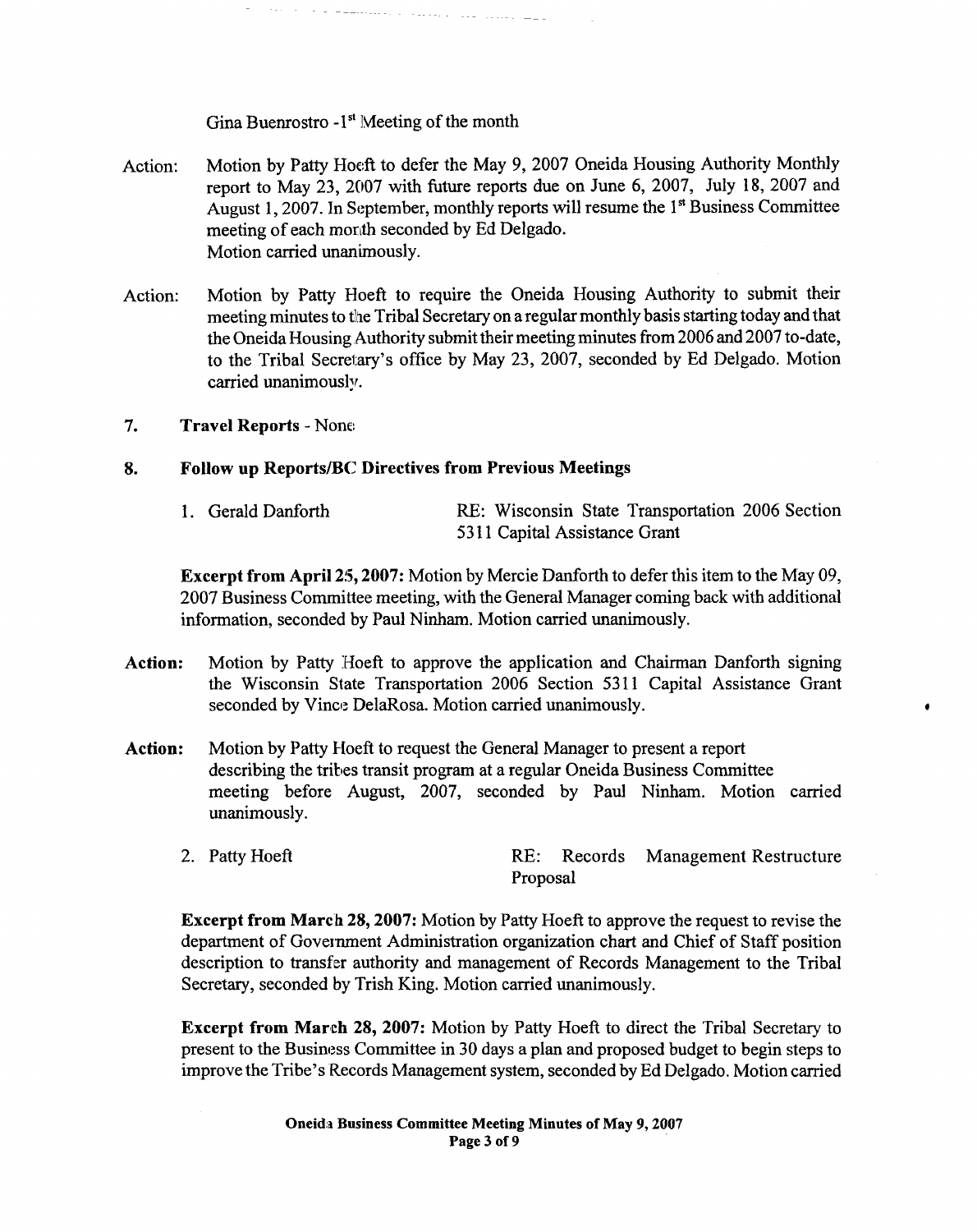unanimously.

- Action: Motion by Ed Delgado to defer Records Management restructure proposal to May 23,2007 seconded by Patty Hoeft. Motion carried unanimously.
	-

3. General Manager RE: Evaluation of the Child Care Parent Advisory Committee

Excerpt from April 25, 2007: Motion by Kathy Hughes to refer evaluation of the Child Care Parent Advisory Committee back to the General Manager for further follow-up, seconded by Paul Ninham. Motion carried unanimously.

- Action: Motion by Patty Hoeft to defer the evaluation of the Child Care Parent Advisory Committee to May 23,2007 seconded by Paul Ninham. Motion carried unanimously.
- 9. New Business
	- a. Resolutions
	-

1. Paul Ninham RE: National Tribal Environmental Council Participation - SOE

Action: Motion by Patty Hoeft to approve Resolution 5-09-07-A authorizing the Oneida Tribe to join the Nation Tribal Environmental Council Participation, seconded by Melinda J. Danforth. Motion carried unanimously.

b. Requests

- 1. Ed Delgado . RE: Cost of Living Request
- Action: Motion by Ed Delgado to direct the appropriate Oneida Tribal management personnel under the supervision of the Oneida Business Committee, to include the following in the Fiscal Year 2008 budget:

1. A cost of living allowance pay increase of 3.3% for all tribal employees, excluding the Oneida Business Committee;

Action: Vote: For: Ed Delgado. Opposed: Mercie Danforth, Paul Ninham, Melinda J. Danforth, Vince DelaRosa, Patty Hoeft. Motion failed.

> 2. A merit increase of up to I% for all Tribal employees with the 1% based on the employee's individual annual gross wage;

Action: Vote: For: Ed Delgado Opposed: Gerald Danforth, Merice Danforth, Paul Ninham, Melinda 1. Danforth, Vince DelaRosa, Patty Hoeft. Motion failed.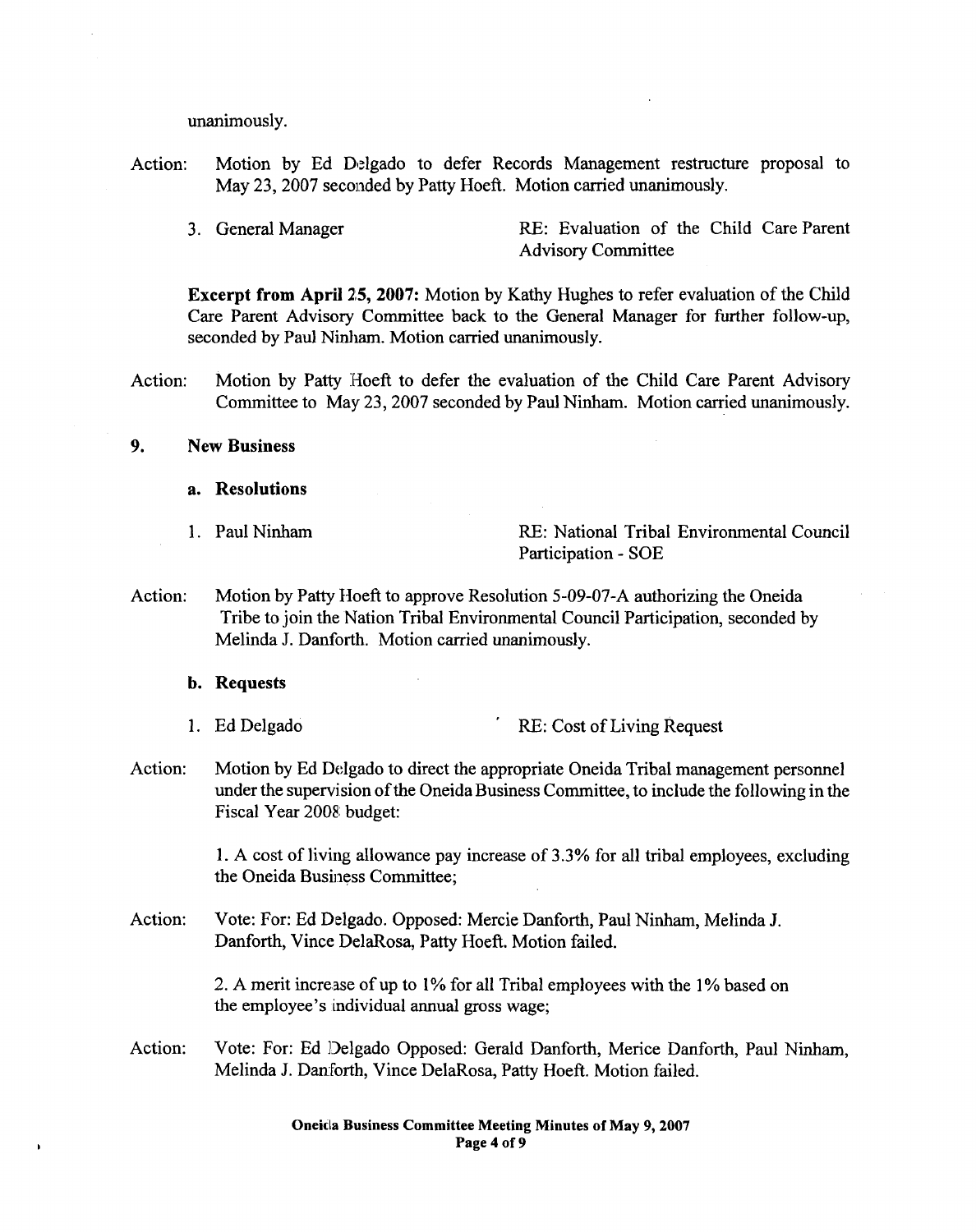3. An employee bonus of up to 1% annually for all Tribal employees with the bonus based on the employee's individual annual gross wage

Action: Vote: For: Ed Delgado, Vince DelaRosa, Patty Hoeft Opposed: Mercie Danforth, Gerald Danforth, Melinda J. Danforth, Paul Ninham. Motion failed.

**Services and and all the services** 

4. That Tribal employee cost of living allowance and merit increases be included in the employee weekly paychecks no later than the  $2<sup>nd</sup>$  week of January 2008, seconded by Vince DelaRosa.

- Action: Vote: For: Opposed: Gerald Danforth, Vince DelaRosa, Ed Delgado, Patty Hoeft, Paul Ninham, Mercie Danforth, Melinda J. Danforth. Motion failed unanimously.
- Action: Motion by Patty Hoeft to amend the main motion to vote and discuss each item separately, seconded by Edward Delgado. Motion carried unanimously.

Chairman Danforth arrives 9:51 a.m. Chairman Danforth resumes duties as Chair at 10:39 a.m.

- 2. Ed Delgado RE: Employment Applications Request
- Action: Motion by Patty Hoeft to request the General Manager to bring back a report to the Oneida Business Committee within 60 days describing ways the Human Resources Department can improve their application process to give applicants who submit an application that is determined to be incomplete, an opportunity to submit a completed application, seconded by Vince DelaRosa. Motion carried unanimously.

Note: Chairman Danforth requests minute to be transcribe and forward to General Manager

- 3. Paul Ninham RE: Requesting the OBC to approve membership to the North American Hemp Council (NAIHC)
- Action: Motion by Paul Ninham to defer the North American Hemp Council request to the General Manager 10 consult with Oneida Community Integrated Food Systems Coordinator and bring back, seconded by Melinda J. Danforth. Motion carried unanimously.

#### c. Travel Requests

1. Bill Gollnick RE: Procedural Exception for Travel to National Association of Area Agencies on Aging (N4a) Annual Conference & Trade Show - "Gateway to the New World of Aging", July 29 - August 1, 2007, San Francisco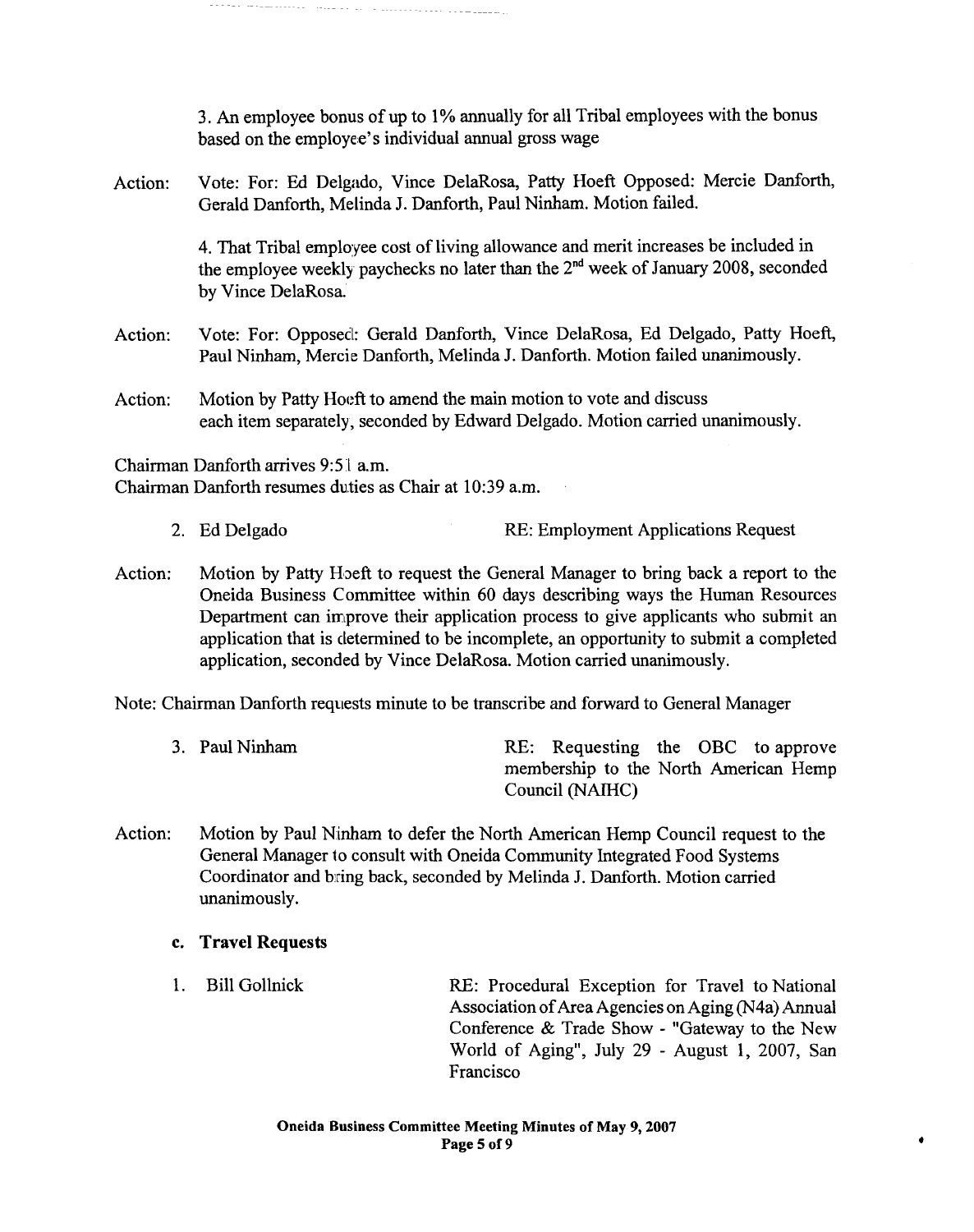- Action: Motion by Melinda J. Danforth to approve the procedural exception for travel to the National Association of Area Agencies on Aging (N4a) Annual Conference & Trade Show for seven individuals or less, seconded by Paul Ninham. Motion carried unanimously.
	- 2. Ed Delgado RE: Travel Request to Washington D.C. for lobbying. Two area emergency Preparedness Bill and Farm Bill
- Action: Motion by Melinda J. Danforth to approve the travel request to Washington D.C. for lobbying, seconded by Vince DelaRosa. Motion carried unanimously.
	- 3. Gerald Danforth RE: Code Talkers Hall Dedication in Quantico, VA May 16-17,2007
- Action: Motion by Melinda J. Danforth to approve the travel request to Code Talkers Hall Dedication in Quantico, VA, seconded by Paul Ninham. Motion carried unanimously.
	- 4. Kathy Hughes RE: New York Gaming Summit, Niagara Falls, NY, June 20 - 21, 2007
- Action: Motion by Melinda J. Danforth to approve the travel request to New York Gaming Summit, Niagara Falls, NY, seconded by Paul Ninham. Motion carried unanimously.
	- 5. Gerald Danforth RE: Meeting with Chairman Rahall, Washington D.C., May 10,2007
- Action: Motion by Paul Ninham to approve the travel request for Meeting with Chairman Rahall, Washington D.C., seconded by Kathy Hughes. Motion carried unanimously.
- 10. Finance Committee None
- 11. Legislative Operating Committee ( LOC) None
- 12. Treasurer's Report None
- 13. Oneida Business Committee Planning None
- 14. Executive Staff Meeting

Approve Executive Staff Minutes of May 3, 2007

Action: Motion by Kathy Hughes to approve the Executive Staff minutes of May 3, 2007, seconded by Mercie Danforth. Motion carried unanimously.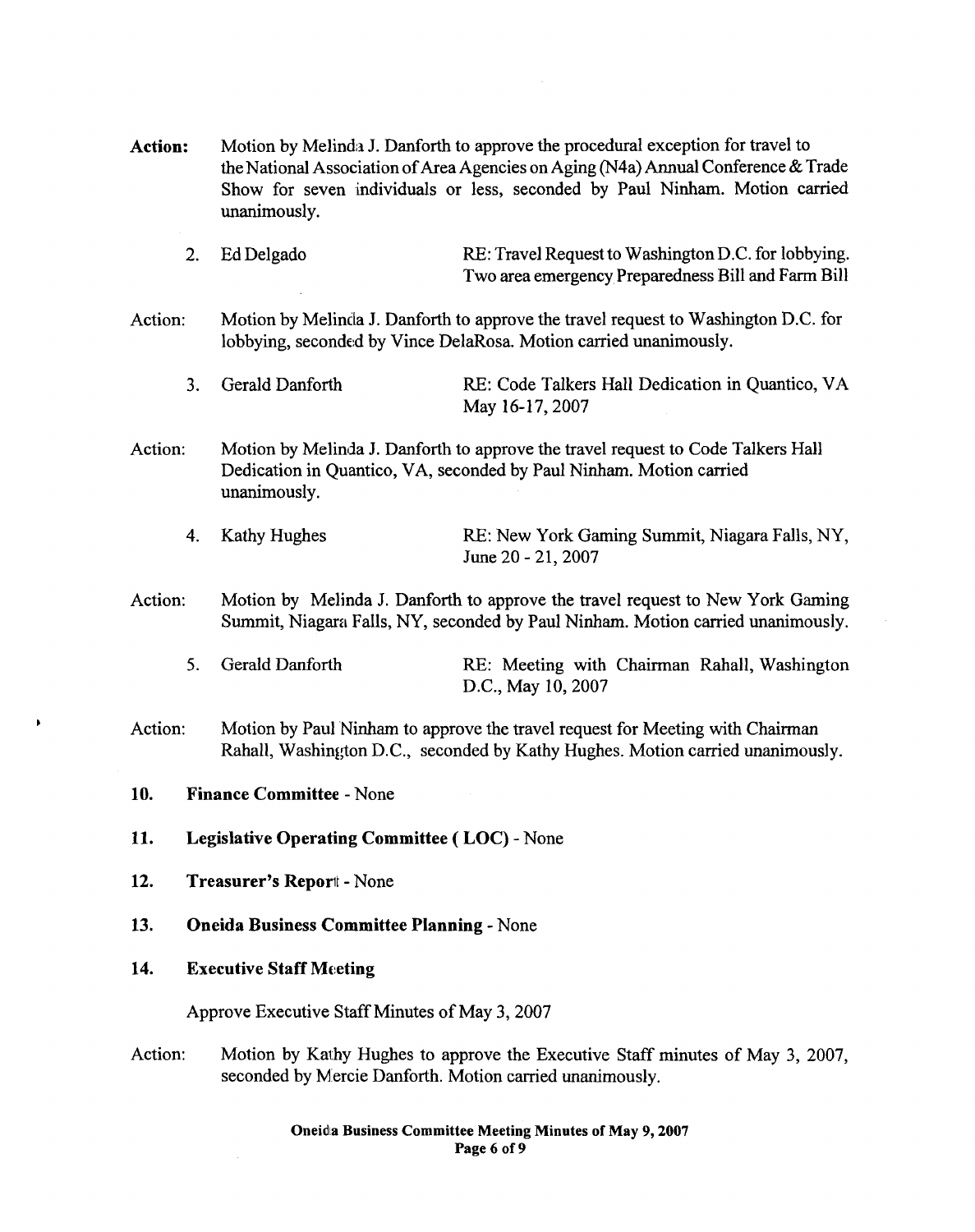Vince DelaRosa excused at 11:12 a.m.

## 15. Legislative Affairs Update

- 1. ITBC Approval (Chairman sign Letter to Honorable OBEY)
- Action: Motion by Kathy Hughes to approve Chairman Danforth signing-off on Inter-Tribal Bison Cooperative(lTBC) product support letter, seconded by Melinda J. Danforth. Motion carried unanimously.
	- 2. HWLAH Care Improvement Act update FYI
	- 3. Municipal and County Report FYI (HALO Minutes & Annual Hobart Meeting)
	- 4. Testimony to the Assembly Committee on Rural Economic Development Retro Approval (formation of committee of growing Industrial Hemp)
- Action: Motion by Ed Delgado to retro approve the Testimony to the Assembly Committee on Rural Economic: Development, seconded by Kathy Hughes. Motion carried unanimously.
	- 5. NIGC Proposed Regulation Amendments (Comment Period Ends 5/15/07)
		- a. NIGC Recommends Specification for Surveillance Approval
		- b. NIGC to Provide Guidance on Server Based Games Approval
- Action: Motion by Ed Delgado to defer item #5. NIGC Proposed Regulation Amendments to 1:30 pm., seconded by Melinda J. Danforth. Motion carried unanimously.
- Action: Motion by Melinda J. Danforth to approve Chairman Danforth to sign-off on the comments after the review process has been completed, seconded by Ed Delgado. For: Melinda 1. Danforth, Ed Delgado, Patty Hoeft, Paul Ninham. Opposed: Mercie Danforth. Motion carried.

 $11:26$  a.m. into Executive session

3:00 p.m. back in Regular session

Roll Call: Paul Ninham, Melinda J. Danforth, Patty Hoeft, Mercie Danforth, Ed Delgado and Gerald Danforth

#### Executive Session

- a. Tabled Business None
- b. Old Business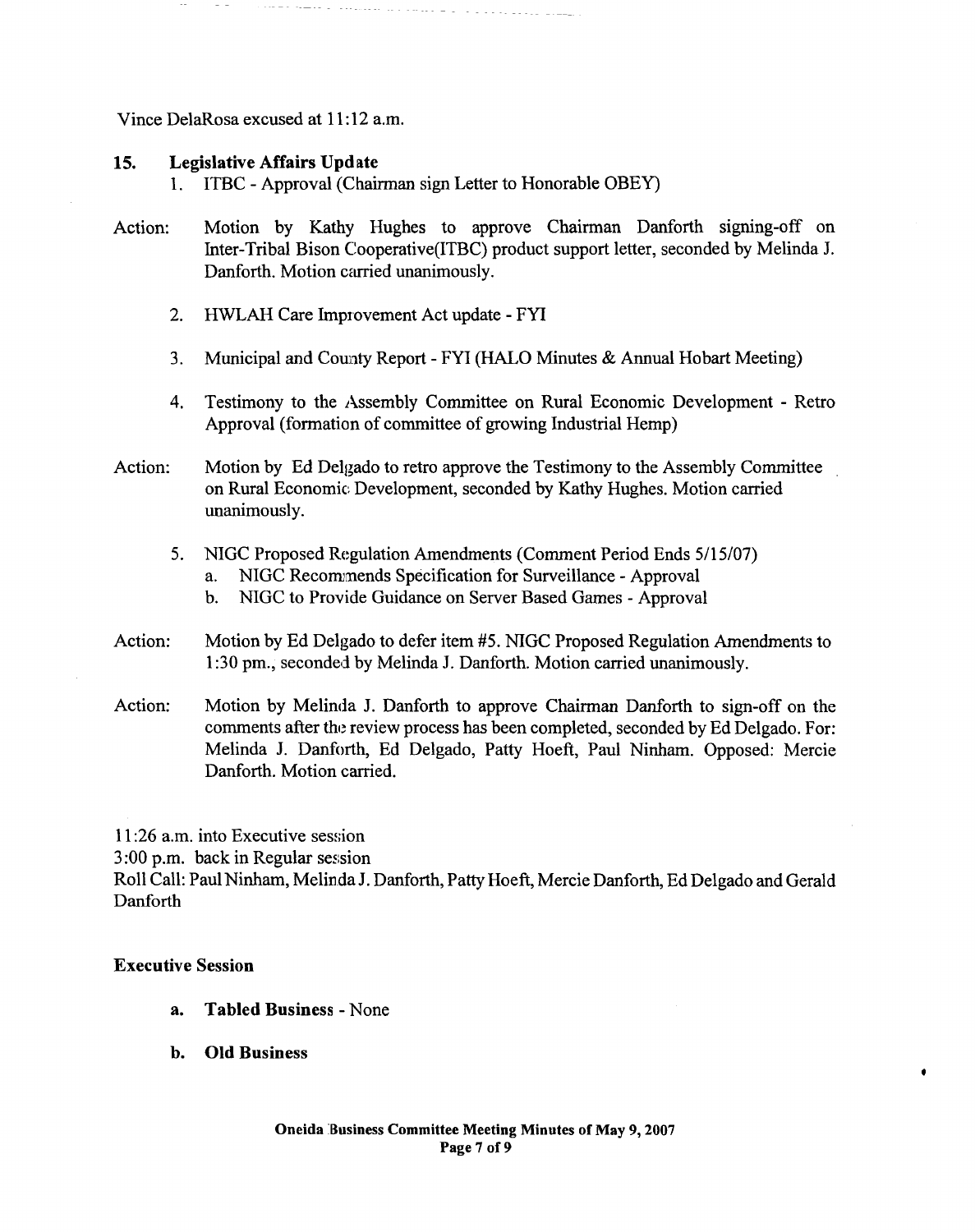1. Debbie Thundercloud Neil Cornelius RE: Joint report on Business Development Unit review of the Gaming Master Plan

Excerpt from March 28,2007: Motion to Patty Hoeft to defer the joint report on the BDU's review of the Gaming Master Plan for two weeks for the Assistant Chief Financial Officer's review of Phase II, seconded by Vince DelaRosa. Motion carried unanimously.

- Action: Motion by Mercie Danforth to defer the Gaming Master Plan for a month, seconded by Paul Ninham. Motion carried unanimously.
	- 2. Gerald Danforth RE: FY 07 Senior Staff Wage Adjustments

Excerpt from April 25, 2007: Motion by Patty Hoeft to defer to the FY07 Senior Staff Wage Adjustments to the April 25, 2007 Business Committee meeting for HRD to bring back more information, seconded by Kathy Hughes. Motion carried unanimously.

- Action: Motion by Mercie Danforth to delete FY 07 Senior Staff Wage Adjustments from the agenda and note the item will be utilizing the Valiant Study to look at it further, seconded by Melinda J. Danforth. Motion carried unanimously.
	- 3. Jet Team , RE: O'Hare Boulevard

Excerpt from April 11, 2007: Motion by Trish King to direct the Jet Team to provide an administrative solution for the request of the process/policies regarding payments of taxes assessments etc., with real property, due back a the Business Committee meeting of May 9, 2007, seconded by Patty Hoeft. Motion carried unanimously.

- Action: Motion by Mercie Danforth to defer the O'Hare Boulevard to the June 20, 2007 Oneida Business Committee meeting, seconded by Melinda J. Danforth. Motion carried unanimously.
	- c. New Business None
	- 1. Re: Police Commission Issue Request
- Action: Motion by Mercie Danforth to accept information as FYI due to the action required needs to go through a different procedure, seconded by Patty Hoeft. For: Paul Ninham, Melinda J. Danforth, Mercie Danforth, Patty Hoeft. Abstained: Ed Delgado. Motion carried.

Clarification: The motion for reconsideration could not be taken up because it had to be introduced by a member of the committee who voted in support of that motion at the original meeting.